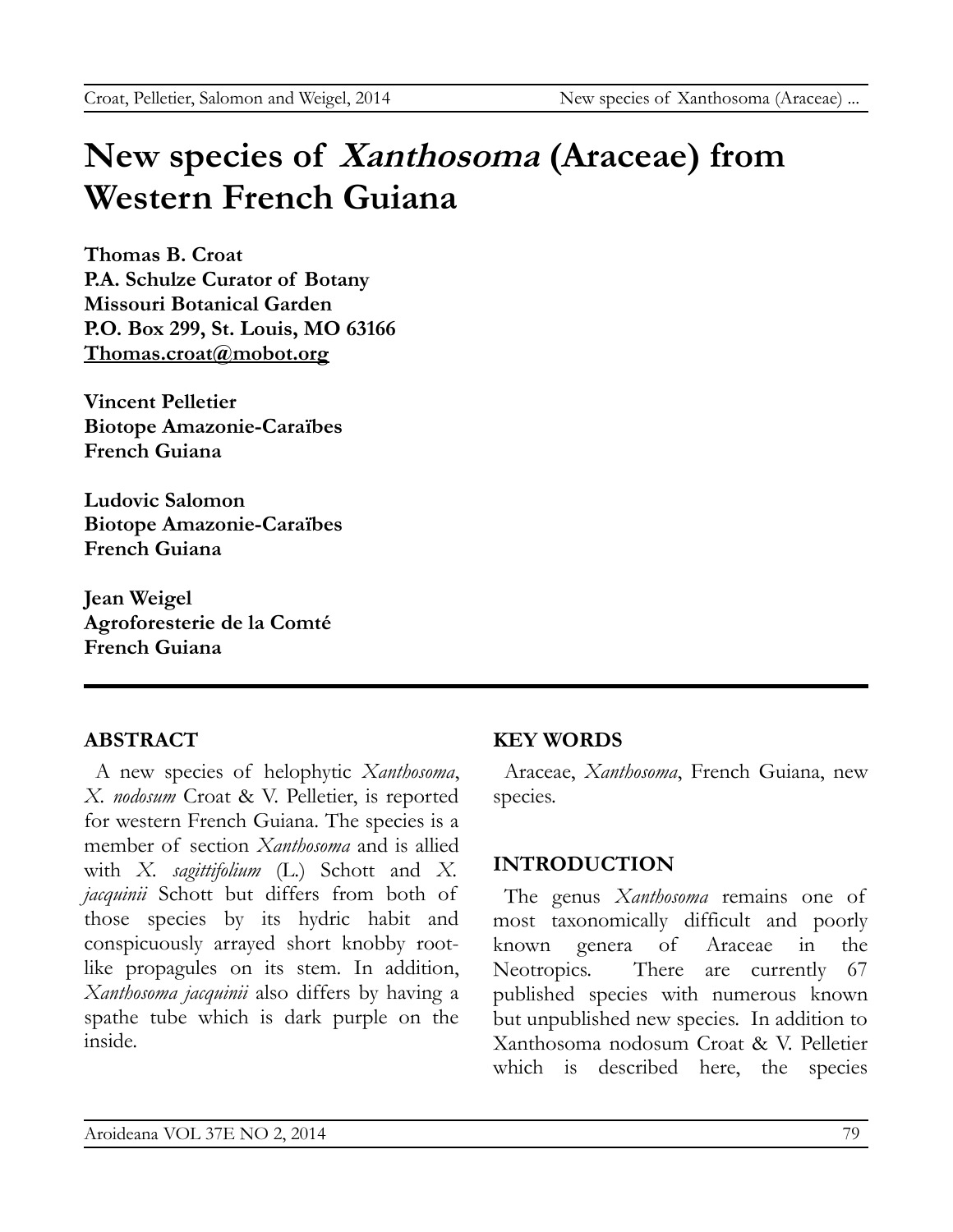



**Figure 1.** *Xanthosoma* cf. *nodosum* Croat & V. Pelletier (*Pelletier 301*). Habit of plant near Lezard River.

**Figure 2.** *Xanthosoma* cf. nodosum Croat & V. Pelletier (*Pelletier 301*). Stem showing closely arranged rows of root-like propagules, near Lezard River.

*Note that images for* **Figures 1-3** *were taken of plants from a different population in the vicinity of Elysée, near the Lezard River (04°45'14''N, 54°02'44''W).*

currently reported for the Guianas include *Xanthosoma acutum* E. G. Gonç., *X. belophyllum* (Willd.) Kunth, *X. caracu* K. Koch & C. D. Bouché, *X. conspurcatum* Schott, *X. cordatum* N. E. Br., *X. granvillei* Croat & S. A. Thomps., *X. helleborifolium* (Jacq.) Schott, *X. sagittifolium* (L.) Schott, *X.*

*striatipes* (Kunth & C. D. Bouché) Madison, *X. striolatum* Mart. ex Schott, *X. undipes* (K. Koch & C. D. Bouché) K. Koch and *X. violaceum* Schott.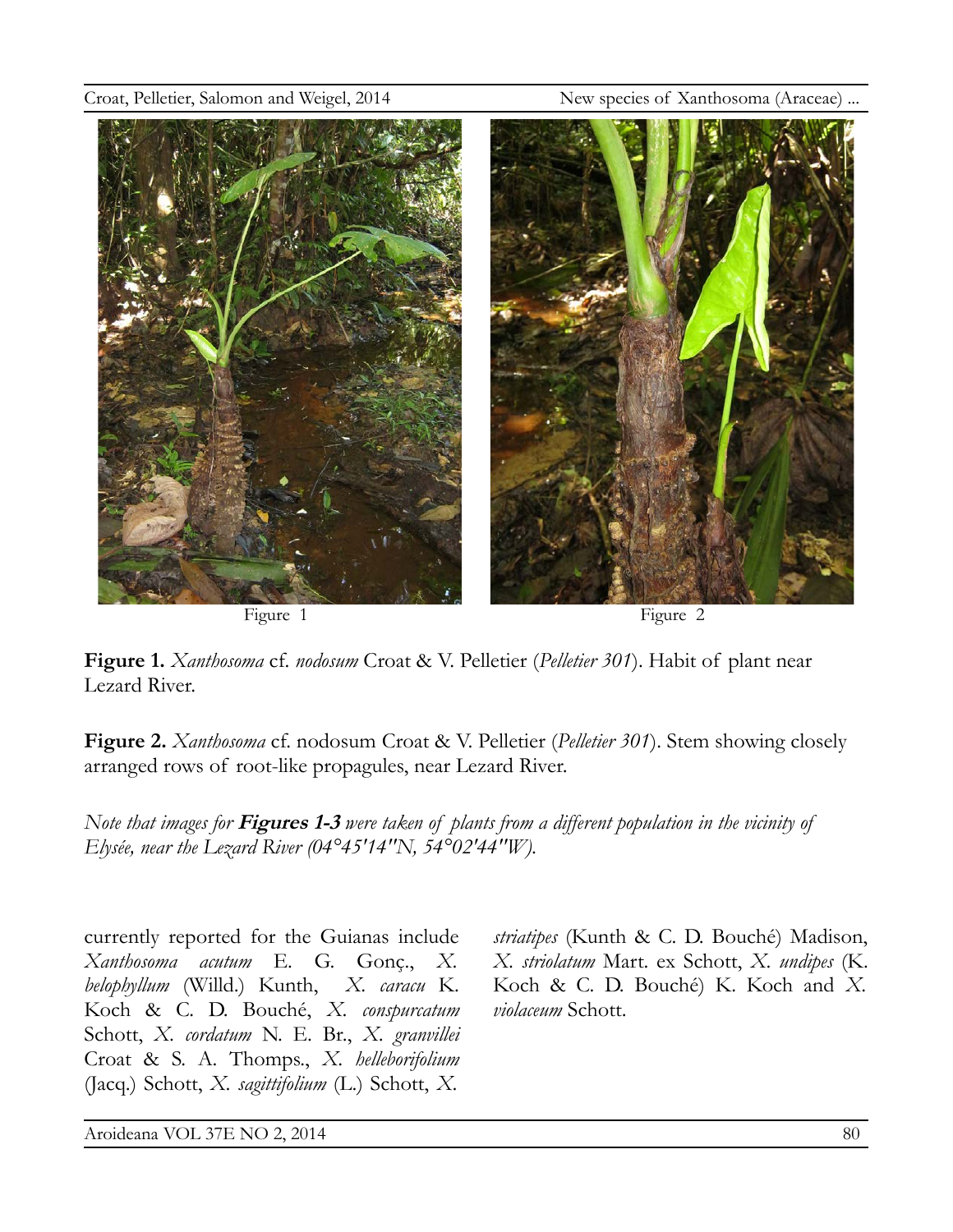

**Figure 3.** *Xanthosoma* cf . *nodosum* Croat & V. Pelletier (*Pelletier 301*)*.* Stem showing close-up of the propagules which are easily dislodged from the stems near Lezard River.

**Figure 4.** *Xanthosoma nodosum* Croat & V. Pelletier (*Pelletier 301*). propagules after having been removed from stem; near vicinity of "Yaou".

Species with rhizomatous stems which form a prominent erect trunk include *Xanthosoma granvillei*, *X. sagittifolium* & *X. undipes*. Those with tuberous stems are *Xanthosoma acutum*, *X. belophyllum*, *X. caracu*, *X. conspurcatum* and *X. violaceum. Xanthosoma granvillei* differs from *X. nodosum* by having smooth stems, in having the interior of the spathe tube dark purple and the pistillate portion of the spadix bright orange; *X. undipes*, another large species, differs from *X. nodosum* by having the spathe tube purple within; *X. sagittifolium* shares the greenish spathe tube interior of *X. nodosum* but differs by typically having a thicker and smooth stem and leaf blades and petioles which are somewhat glaucous. The remaining species from the Guianas all

differ in having tuberous stems. *Xanthosoma acutum* also differs by its small size, usually blackish drying mottled sagittate-subhastate leaf blades; *X. belophyllum* possesses a spathe tube which is greenish inside but differs from *X. nodosum* by having a stem growing only weakly above the soil and in lacking the short root-like propagules; *X. violaceum* also differs by having the spathe tube purple on the interior surface and *X. conspurcatum* differs by having its tuberous stems as well as by its small stature and leaf blades with flaring subhastate lobes.

## **HISTORY OF DISCOVERY**

Plants with short knobby offsets on their stem were first discovered by Vincent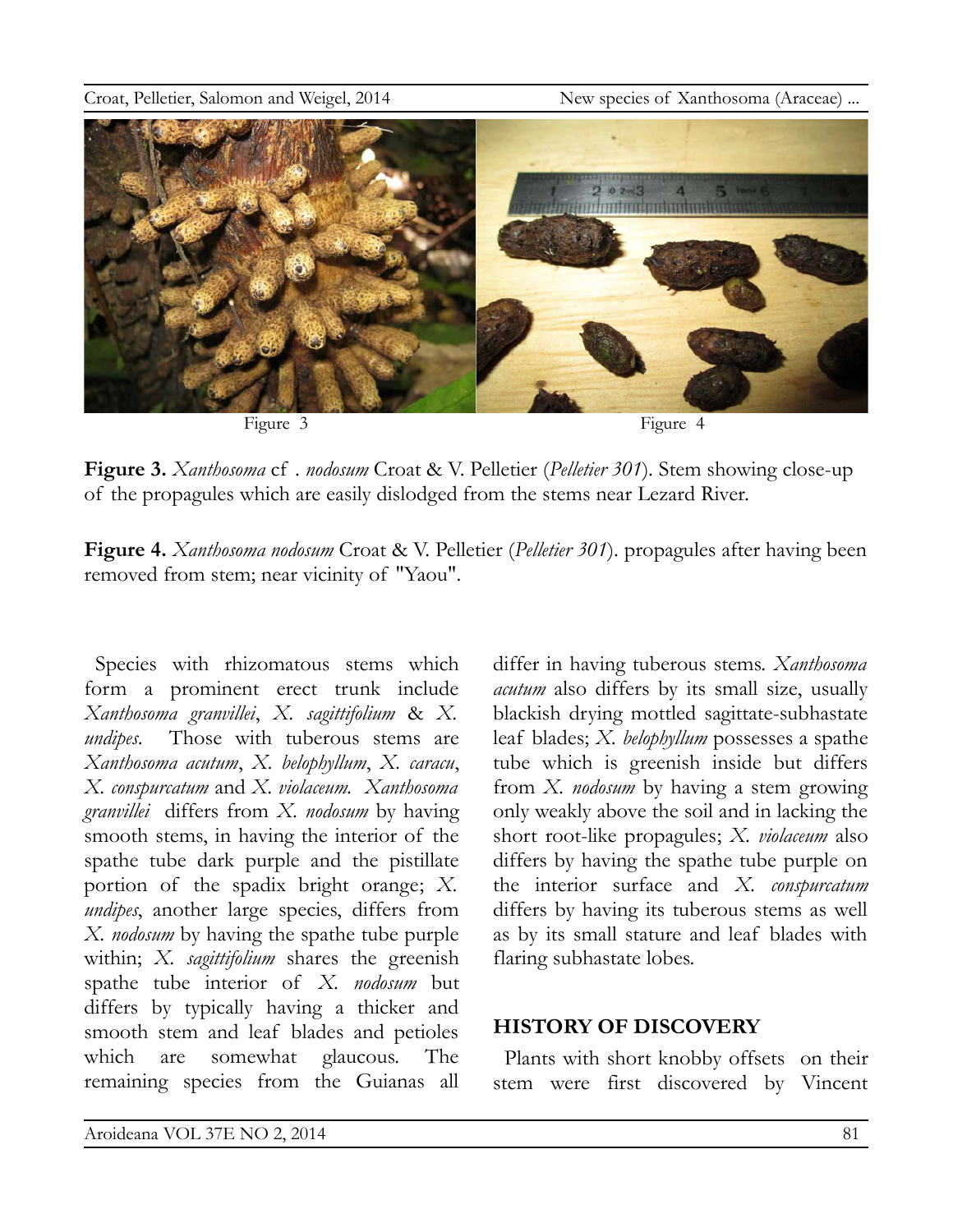

**Figure 5.** *Xanthosoma nodosum* Croat & V. Pelletier (*Pelletier 301*). Inflorescence at anthesis with strings of pollen exuding from stamens; near vicinity of "Yaou".

**Figure 6.** *Xanthosoma nodosum* Croat & V. Pelletier (*Pelletier 301*). Inflorescence at anthesis showing fertile male flowers and sterile male flowers with the lowermost male flowers yellowish; near vicinity of "Yaou".

Pelletier & Ludovic Salomon while on a survey mission with their company in the region of Elysée, near the Lezard River in western French Guiana. Vincent brought this population to the attention of the senior author by sending photographs. It seemed apparent that the species was new to science but without herbarium material of fertile plants there was little interest in pursuing the matter further. Jean Weigel then returned to this locality and collected leaves and inflorescences of this species. This specimen is registered as *Sophie Gonzalez 3000*. Unfortunately the old inflorescence on the plant did not allow the senior collector to correctly describe this species. This collection continues not to be

identified with certainty in the absence of knowledge of the flower colors.

Later, Ludovic Salomon found a second population much further to the south but again in western French Guiana, in Yaou, near Maripasoula. That population had flowering individuals and again photographs were sent to the senior author. At this point it was possible to begin drafting a complete description of the plant and it was reported as a new species. Neither Pelletier nor Salomon had gathered the essential herbarium material even though living plants were collected and initially established with Joep Moonen at Emerald Jungle Village in Matoury. Later this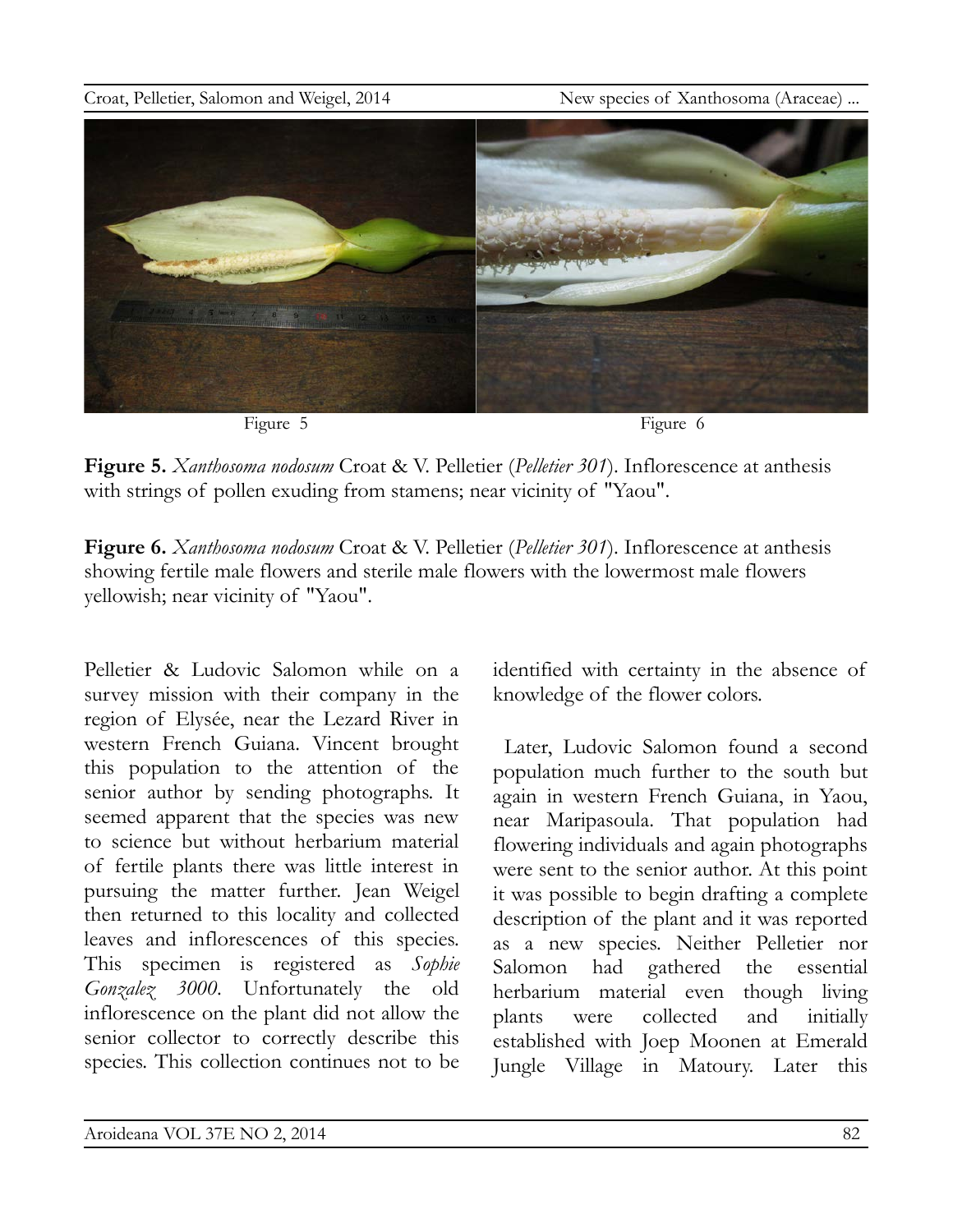

**Figure 7.** *Xanthosoma nodosum* Croat & V. Pelletier (*Pelletier 301*). Inflorescence at anthesis showing outer abaxial surface; near vicinity of "Yaou".

**Figure 8.** *Xanthosoma nodosum* Croat & V. Pelletier (*Pelletier 301*). Inflorescence at anthesis showing greenish interior (adaxial) spathe tube surface and whitish inner surface of spathe blade; near vicinity of "Yaou".

material was transferred to nursery in Cayenne as well as to Geneviève Ferry at the Conservatoire et Jardins Botaniques de Nancy in France. An attempt is being made to establish the species in a living collection where further studies can be made on the species.

We were fortunate that the company Biotope Amazonie-Caraïbes with which Pelletier and Salomon were employed had such sufficient interest in collecting this interesting new species that they agreed to launch a special expedition whereby Pelletier was able to return to western French Guiana to gather flowering individuals to prepare adequate herbarium material to describe the plant.

**Xanthosoma nodosum** Croat & V. Pelletier, **sp. nov.** Type: FRENCH GUIANA. Near the Commune of Maripasoula, adjacent to the Maroni River on the border with Suriname, vicinity of "Yaou" located within the SMYD mining concession (Mining Company Yaou Dorlin), 03°43'15.6 ' N, 53°57'04.3'W, 110 m, 23 June 2014, *Vincent Pelletier 301* (holotype, CAY; isotypes, K, MO, NCY, P, US. **Figures 4–10**.

The species is a member of section *Xanthosoma* characterized by its stout erect stems, conspicuously disposed short stout stubby propagules, semi-erect leaves, petioles sheathed to nearly the middle,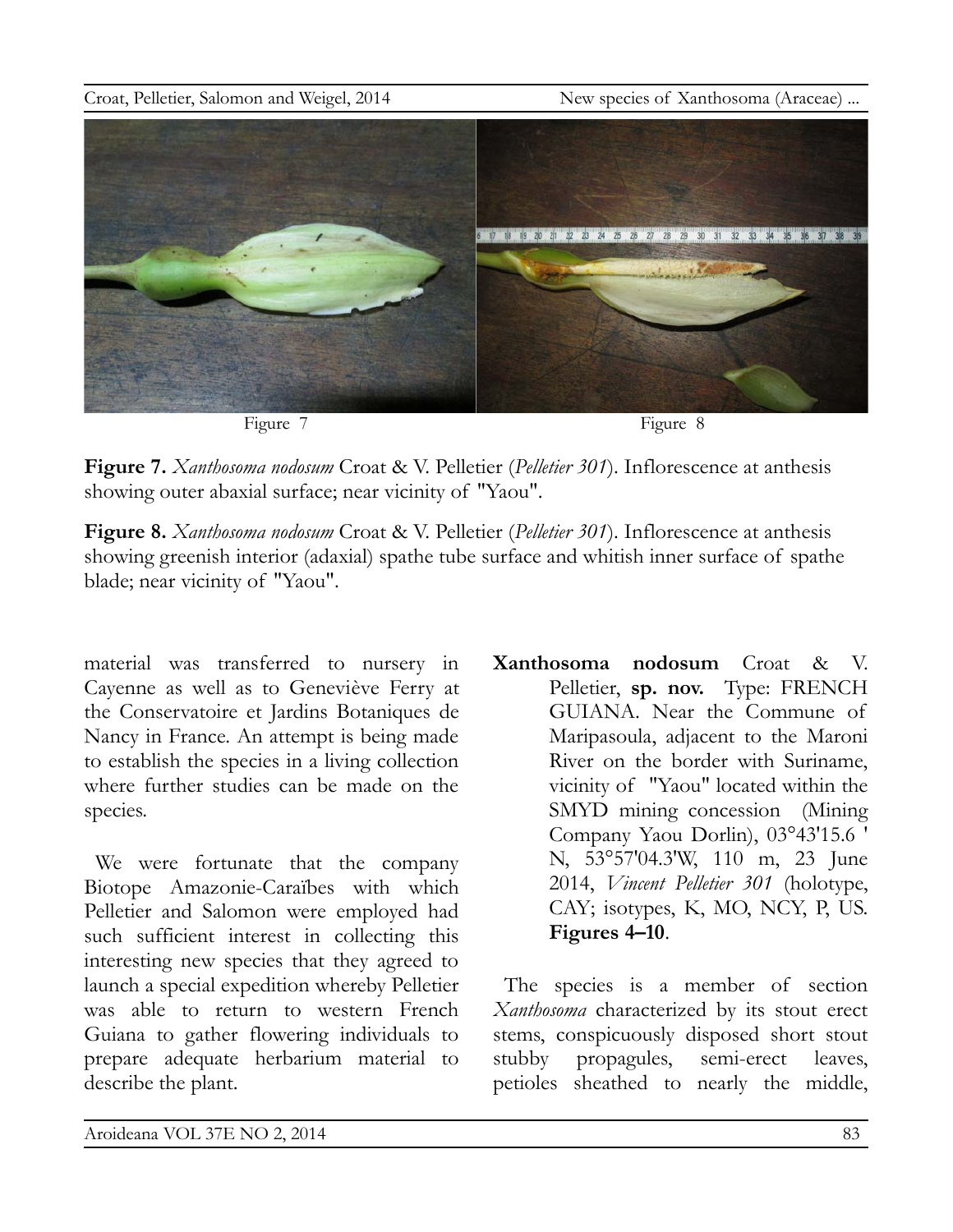

**Figure 9.** *Xanthosoma nodosum* Croat & V. Pelletier (*Pelletier 301*). Inflorescence at anthesis showing yellowish green pistillate spadix and the partially eaten sterile male section; near vicinity of "Yaou".

**Figure 10.** *Xanthosoma nodosum* Croat & V. Pelletier (*Pelletier 301*). Young infructescence showing pale yellowish green fruits nearing maturity; near vicinity of "Yaou".

ovate-sagittate blades which have the major veins on the upper surface sunken and have the posterior lobes directed toward the base or directed somewhat outward as well as by its pairs of inflorescences with a spathe tube dark green outside and pale green inside and a pale yellowish green pistillate portion of the spadix. The conspicuous and easily detachable propagules borne low down on the stem have unquestionably evolved as a means of aquatic vegetative dispersal for vegetative reproduction since the species is restricted to areas along water courses.

*Xanthosoma nodosum* is probably related to *X. caulotuberculatum* G. S. Bunting (Bunting, 1975) which was described as having similar propagules on the stem. That species is known for certain only from Venezuela in an area of sandy soils located in a *Premontane wet forest* life zone at 850–900 m elevation and has leaves with thicker leaf blades that dry dark brown not light green. In addition, *Xanthosoma caulotuberculatum* has a much broader petiole, more broadly curved posterior ribs with 5(6) pairs of acroscopic basal veins (versus 3(4) for *X. nodosum*), with a more gradually spathulate sinus and with the naked portion of the posterior rib ending before departure of the 2<sup>nd</sup> pair of basal veins (versus after the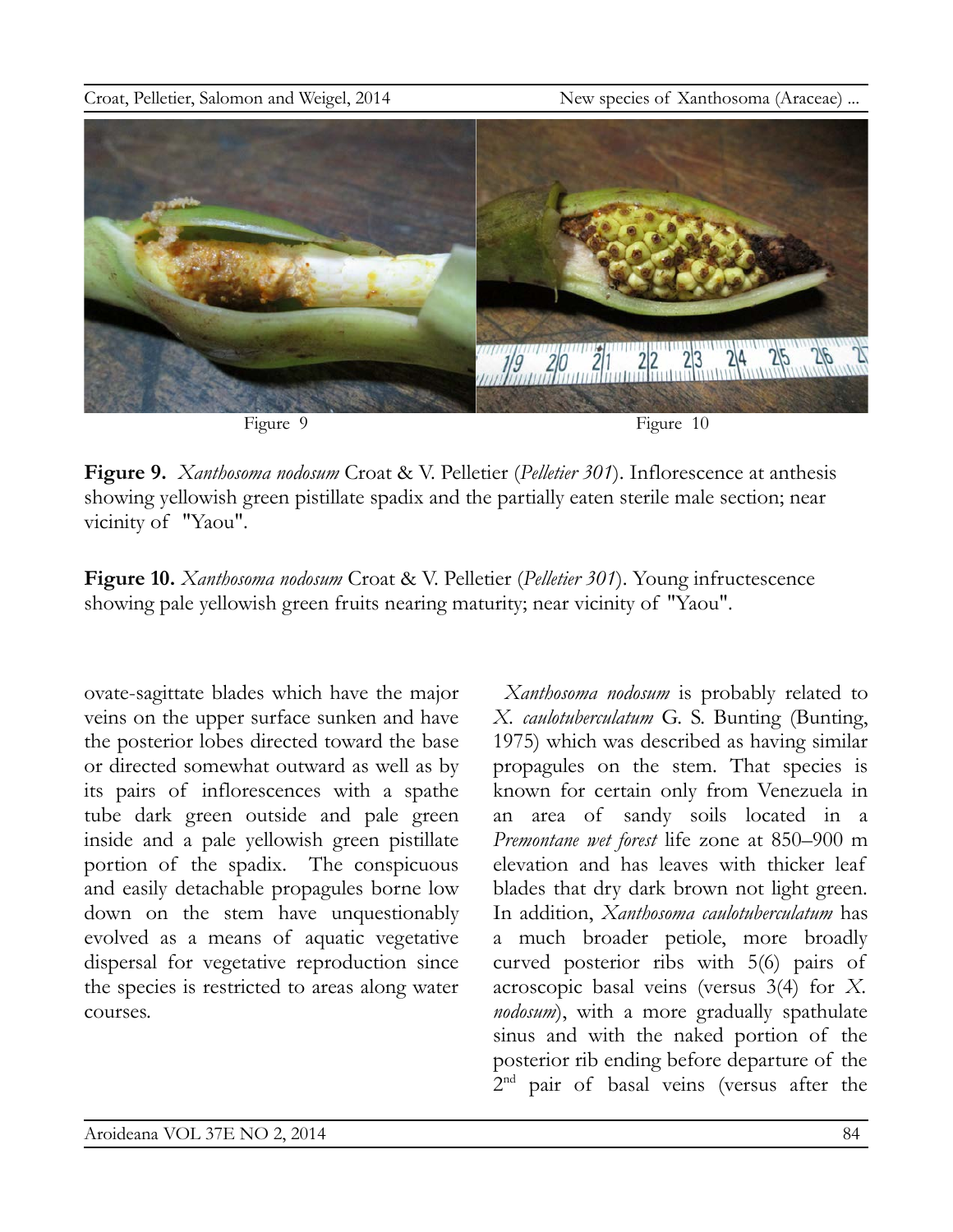thick, somewhat flattened near apex, 12 mm

departure of the  $2<sup>nd</sup>$  pair of basal veins for *X. nodosum*) and more obscure and more widely spaced tertiary veins on the lower blade surface.

*Xanthosoma nodosum* keys to *X. jacquinii* Schott in the as yet unpublished treatment of the Araceae for the Flora of the Guianas (Croat, in prep.) which differs in lacking the short knobby propagules on its stem and by having a spathe tube which is dark purple on the inside. It might also be confused with *X. sagittifolium* Schott which differs in typically having much larger leaves with the posterior lobes held closely together and generally lacking any naked portion of the posterior rib as well as by having a smooth stem.

Growing in swampy areas and along stream banks; **stems** to 1.8 m tall with the lower portion reclining across the ground; **internodes** 6–12 cm diam., light brown with fragments of dark brown epidermis with shallow longitudinal furrows and with conspicuous rows of propagules appearing like new roots at a casual look, arranged in irregular rows, these densely arranged and multidirectional at soil line, easily removable, 1.4–2.3 cm long, 7–10 mm diam., light brown, rounded at the apex with purplish brown tip, covered with occasional thin removable scales with several weakly protruding buds, the surface scurfy; **petioles** to 62–95 cm long, sheathed 0.38 to 0.54 its length (sheath 28.5–44.5 cm long), 3.3–4.5 cm wide, 2.5–4 cm thick and obtusely flattened adaxially at base, nearly terete midway, 12–17 mm wide, 12–16 mm wide, 8 mm thick, the old petioles rotting and hanging on stem for a while, then deciduous; **blades** ovate-sagittate, 37.5 –50 cm long, 22.5–34.5 cm wide, 1.3–1.7(7) times longer that wide, 0.45–0.62 times as long as petioles, rounded with a weakly down-turned acumen at apex, deeply lobed at base; thinly coriaceous, medium dark green and semiglossy above, moderately paler and semiglossy below, drying dark green and matte above, moderately paler grayish yellow-green and weakly glossy below; **anterior lobe** 23–24.5 long, broadly convex on margins; **posterior lobes** ca. 1/3 as long as anterior lobe, 16–20.5 cm long, 9–12.5 cm wide at constriction, 9.5–14.5 cm wide at broadest point, in living condition directed toward base but somewhat outward, elevated at an angle to the midrib with lobes not touching and forming a spathulate or narrowly V-shaped sinus, sometimes overlapping with a closed semicircular sinus on larger leaves, the apex bluntly pointed; inner margin of posterior lobe gradually tapered to posterior rib; **posterior rib** directed straight to tip of lobe with basal veins regularly branching off, 4–5 acroscopic, 3–4 basioscopic, naked 1.7–2.8 cm; **sinus** parabolic to spathulate, becoming broadly hippocrepiform when blade is flattened; **midrib** obtusely sunken and concolorous above, narrowly rounded and paler below, drying concolorous and sunken above, round-raised, brownish, darker than surface and matte below; **primary lateral veins** 5–7 pairs obtusely sunken and concolorous above, narrowly rounded or convex, paler below, drying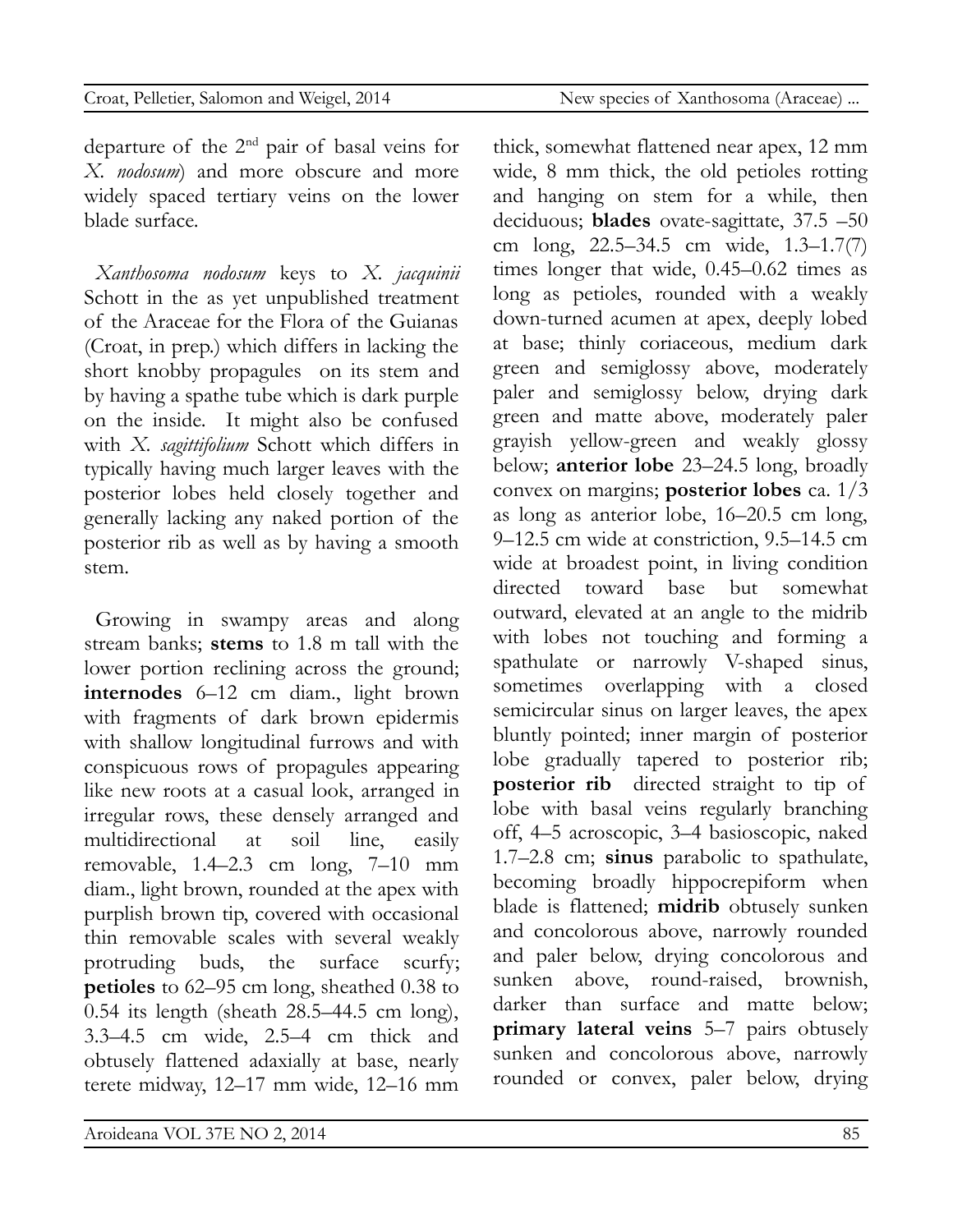clearly visible but not at all raised. INFLORESCENCES 2–3 per axil, erect; **peduncle** 14–15 cm long in flower, 5 x 10 mm, (to 20 cm long in fruit); **spathe** 15.5 cm long; **tube** 4.5 cm long, 2 cm diam., dark green and semiglossy outside, pale green on inside; **spathe blade** 11.7 cm long, flattening to 5.1 cm wide, markedly arched otherwise stiffly erect at anthesis, weakly medium green outside medially, greenish white along margins; inner surface pale greenish white and semiglossy; constricted area 1.5 cm diam. (flattening to 3.5 cm wide); **spadix** 13.5 cm long, erect with staminate spadix 11.3 cm long, 9–10 mm diam., creamy white, stiffly erect, moderately narrowed to a narrow bluntly rounded point; sterile staminate spadix 2.3 cm long (the portion actually eaten 1 cm long),1.2 cm diam. at base, 9 mm diam. at apex; **pistillate portion** 2.2 cm long in front, 1.3 cm long in rear, pale yellowish green; pistils ovoid, 3-locular; style thickened, ca. 2 mm thick; stigma 1.5–2 mm wide, depressed-globose with a prominent central funnel; ovules many, born on the lower portion of the central axis, 0.1 mm long, about twice as long as broad, funicle shorter than ovule width or about as long as ovule. INFRUCTESCENCES with spathe tube 6.5– 9 cm long, 2.9–5.5 cm diam.; spadix 3.5–4 cm diam.; berries greenish, obovoid, 7–8 mm long, 5 x 4 mm wide, turning whitish in alcohol; seeds ca. 10 per locule, black, 1.2 mm long, 1 mm diam., shiny, smooth.

brownish, darker than surface, 5-ribbed, the ribs finely granular; **tertiary veins** flat,

*Xanthosoma nodosum* is endemic to French Guiana, known only from the western fringe of the region in areas of what is probably *Tropical moist forest* (estimated because no Holdridge life zone map exists for the area (Holdridge et al., 1971)). Comparable areas of similar elevation in southern Venezuela are classified as *Tropical moist forest* life zones, for example. The new species occurs in semi-open swampy areas or on hydromorphic soils along small shady streams, growing in moderately dense stands. In addition to the type locality plants closely resembling the new species have been also seen elsewhere in central French Guiana in the vicinity of Elysée (**Figures 8–**10), near the Lezard River, 04°45'14 '' N, 54°02'44''W, as well as at Kotika on Maroni River, 03°57'15'' N, 54°17'20''W. In light of the fact that there appears to be another species with very different inflorescence coloring associated with *Xanthosoma nodosum* these populations need to be revisited when they are in flower in order to be certain that they do represent *X. nodosum*. Thus, while the photographs of the habit (**Figure 8)**, the stem (**Figure 9)** and the close-up of the root-like propagules appear to be exactly like those of the type plant in Yaou, we have labeled these photos *Xanthosoma* cf. *nodosum* because the plants were not in flower at the time and thus their exact identity could not be known.

At the time that the type specimens were collected near Maripasoula, a curious second species was found growing in close proximity to the new species. It was also collected but unfortunately without leaves.

### Croat, Pelletier, Salomon and Weigel, 2014 New species of Xanthosoma (Araceae) ...